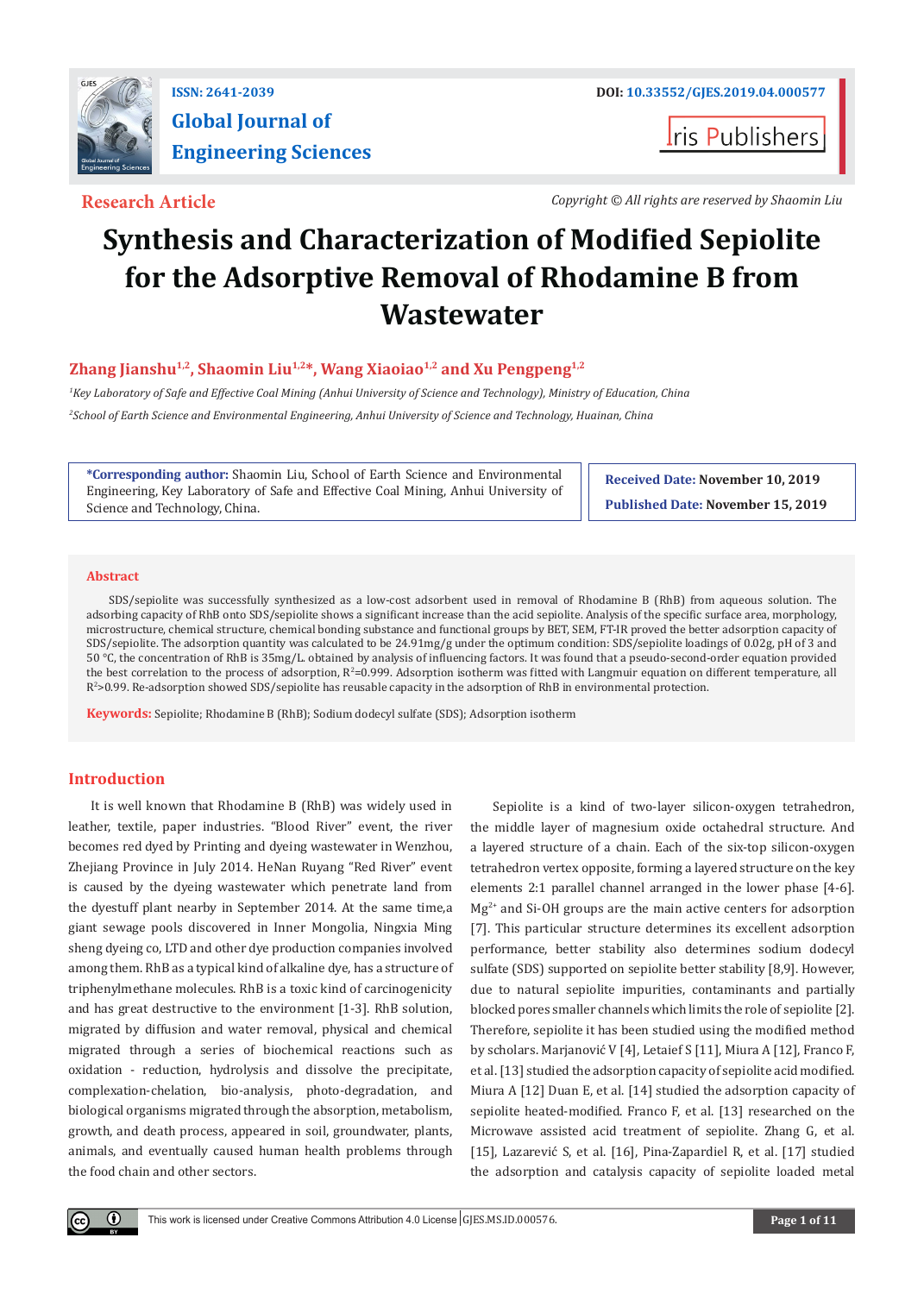or metallic oxide. Adsorption capacity of sepiolite loaded anionic surfactants has been studied by few people.

SDS as an anionic surfactant was used to modify sepiolite in this article. Adsorption capacity to RhB with SDS/sepiolite was compared with sepiolite, acid sepiolite and Polyvinylpyrrolidone (PVP)/sepiolite in the present study. Then the obtained SDS/ sepiolite was characterized using Brunauer-Emmett-Teller (BET), scanning electron microscopy (SEM), and fourier transform infrared spectroscopy (FT-IR). To evaluate the potential of SDS/sepiolite, studies of the kinetics, adsorption mechanisms and isotherms were conducted. Adsorption mechanisms was tested under the optimum conditions obtained by analyzing the influence factors. Finally, Readsorption experiments executed was detected to showed whether there is recycling of SDS/sepiolite. All results indicated that SDS/ sepiolite is a good adsorbent using in the environmental field.

#### **Experimental Section**

#### **Activation of sepiolite**

All chemical reagents in this study were of analytical grade and used without further purification. A certain amount of sepiolite was immersed into 10% dilute nitric acid for 6h. Afterward, the solid was filtered, dried, and calcined at 120 ℃ for 12h. Finally, the 100- 150 um particle was chosen as carrier.

#### **Synthesis of SDS/sepiolite and PVP/sepiolite composites**

In the synthesis of SDS/sepiolite composites, 5.0g of sepiolite powder and 0.5g of SDS were added into 85ml of water-ethanol solution (deionized water: absolute ethanol= 75:10,  $v/v$ ), stirred for 30 min. Added some hydrochloric acid(0.1M) until pH=2, stirred for 4h on magnetic stirrer and then let stand for 1h, removed of the supernatant, repeat three times, then the mixed solution was centrifuged using a centrifuge. The sediment at 120 ℃ for 12h. Finally, the 100-150 um particle was chosen as adsorption carrier.

 Synthesis of PVP/sepiolite accord to the way of synthesis of SDS/sepiolite. And then adsorption capacity to RhB with SDS/sepiolite was compared with sepiolite, acid sepiolite and Polyvinylpyrrolidone (PVP)/sepiolite.

#### **Characterization of adsorbents**

The specific Brunauer–Emmett–Teller (BET) surface area (SBET) for each composite was derived from  $N_2$  adsorption isotherms that were measured using a BELSORP. The morphologies and microstructure analyses were performed with a JSM-6700F field-emission scanning electron microscope. Fourier transform infrared (FT-IR) spectra(400-4000cm-1) were recorded on a MAGNA-IR 750 FT-IR apparatus using KBr disks.

#### **Analysis of factors affecting the adsorbent**

Adsorption reactions were conducted in some 25ml Serum bottles, m(g) of SDS/sepiolite and 15ml RhB(C-mg/L) were added, adjusted pH, sampling 20(min), 40(min), 1h, 1.5h, 2h, 3h and 5h after adsorption reactions. Absorbance of samples were detected at 554nm using a visible spectrophotometer. specific figures were seen in the Table 1.

**Table 1:** The N2 absorption-desorption parameters of adsorbent.

| <b>Catalysts</b> | <b>BET Surface</b><br>Area | <b>Pore Volume</b>     | <b>Pore Size</b> |  |
|------------------|----------------------------|------------------------|------------------|--|
|                  | $(m^2/g)$                  | $\text{cm}^3\text{/g}$ | (nm)             |  |
| Sepiolite        | 31.48                      | 0.0901                 | 12.39            |  |
| SDS/sepiolite    | 44.82                      | 0.1178                 | 12.77            |  |

#### **Adsorption kinetics and isotherm of adsorption**

Adsorption kinetics: To determine the effect of SDS/sepiolite and the adsorption rate of RhB, experiment were performed under the optimum condition that  $m_{SDS/sep}$ -0.02g,  $C_{RhB}$ -35mg/L, pH-3, sampling 0.5h, 1h, 1.5h, 2h, 3h, 4h, 6h, 8h and 10h after adsorption reactions. Absorbance of samples were detected at 554nm using a visible spectrophotometer. Adsorption quantity was obtained by Eq.1. The kinetic data were tested using the pseudo-first (Eq.2) and pseudo-second (Eq.3) order and Morries-Wede (Eq.4) equations.

$$
q_t = \frac{(c_1 - c_2)v}{m}
$$
\n
$$
\frac{dq_t}{d_t} = k_1(q_e - q_t)
$$
\n(2)

$$
\frac{dq_t}{d_t} = k_2 (q_e - q_t)^2
$$
 (3)  
 
$$
q_t = k_p t^{0.5} + c
$$
 (4)

Where,  $q_t$  and  $q_e$  (mg /g) are the amounts of RhB adsorbed on the SDS/sepiolite at time t and at equilibrium, respectively.  $\mathsf{C}_1^{}$  and  $\mathsf{c}_2^{}$ are concentration of RhB before and after the reaction, respectively.  $\mathrm{K}_{1'}$ ,  $\mathrm{K}_{2}$  and  $\mathrm{K}_{\mathrm{p}}$  are adsorption rate constants in the pseudo-first and pseudo-second order and Morries-Wede equations.

Isotherms of adsorption: Isotherms of RhB adsorption on the SDS/sepiolite were determined in batch experiments. 0.02g of SDS/ sepiolite with twelve different RhB concentrations (10, 13, 15, 18, 20, 23, 25, 28, 30, 33, 35 and 38 mg/L) was added into 25ml Serum bottles. Adsorption reaction were conducted at 10, 25 and 35 degrees Celsius in the constant temperature water bath. Sampling 10h after adsorption reactions and absorbance of samples were detected at 554nm using a visible spectrophotometer. The equilibrium adsorption data were analyzed using the Freundlich (Eq.5) and Langmuir (Eq.6) equilibrium isotherms.

$$
\mathbf{q}_e = k c_e^{1/n} \tag{5}
$$

$$
\frac{\mathbf{q}_e}{q_m} = \frac{b_e}{1+b_e} \tag{6}
$$

 $\boldsymbol{\mathsf{q}}_{\rm e}$  is theamount of RhB adsorbed (mg/g),  $\boldsymbol{\mathsf{c}}_{\rm e}$  is RhB concentration in equilibrium solution (mg/L).

#### **Re-adsorption experiments**

Adsorption reactions were conducted in some 500ml beaker, 0.3g of SDS/sepiolite and 150ml RhB (25mg/L) were added. Adsorption reaction were conducted at 25 degrees Celsius in the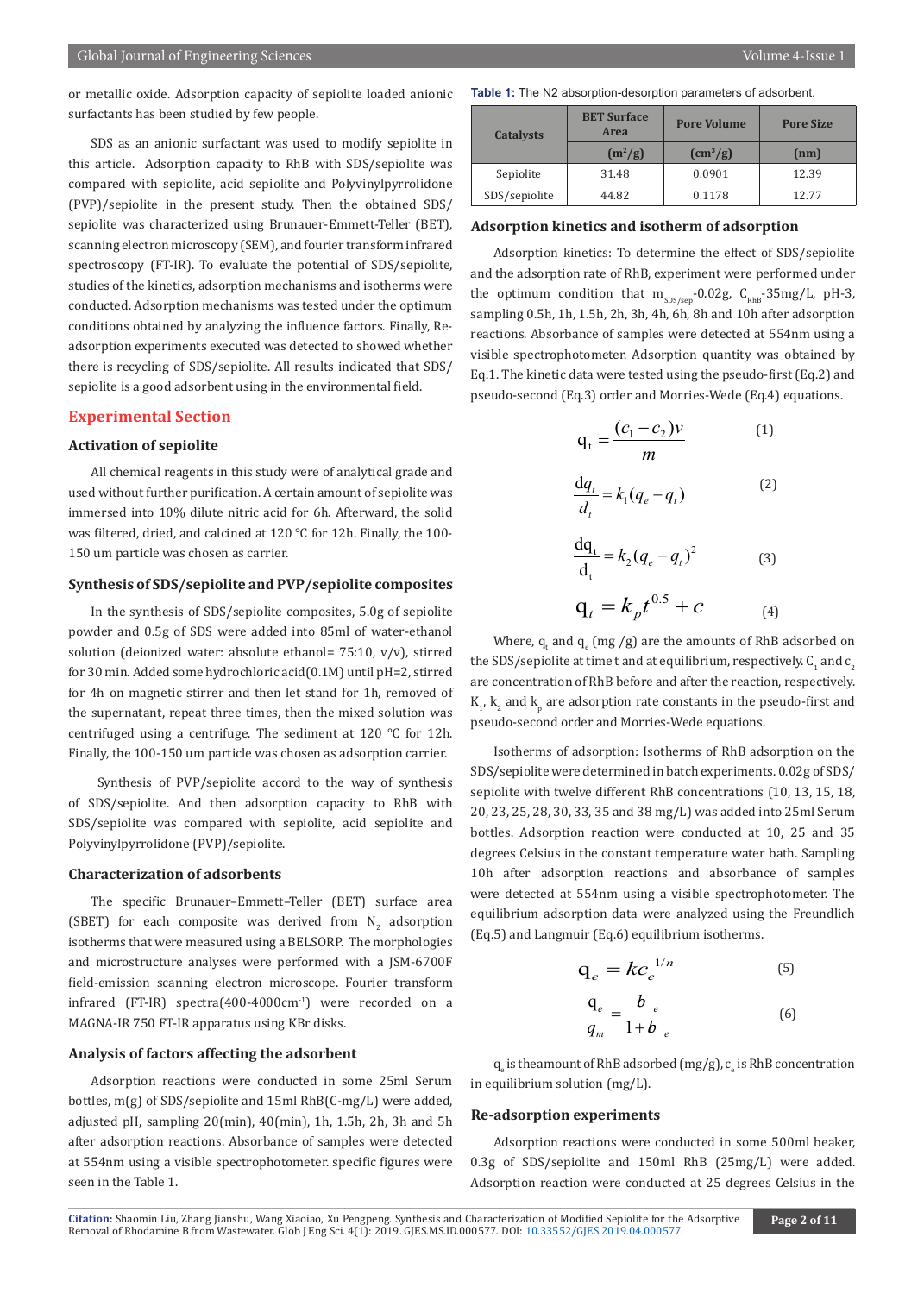constant temperature water bath. sampling 0.5h, 1h, 1.5h, 2h, 2.5h, 3h, 3.5h and 4h after adsorption reactions. Then removing of the supernatant and filtrating the sediments with vacuum suction filter machine. And then conducting adsorption reaction  $(m_{\text{cyc}})$  $s_{\text{gen}}$ : $V_{\text{RhB}}$ =1:500 (g:ml)) two times. Absorbance of samples were detected at 554nm using a visible spectrophotometer.

#### **Results and Discussion**

#### **Adsorption performance comparison**

The absorption quantity at different adsorption time with several different absorbents were shown in Figure 1. As can be seen from Figure 1, SDS/ sepiolite has a strong adsorption capacity, with

physical adsorption and chemical adsorption. acid sepiolite, the absorption quantity increased with time rising, rising from 11.88 at 0.5h to 12.15 at 4h. at the beginning of 4h, adsorption is mainly based on physical adsorption with a fast increased rate, since the sepiolite surface charge is determined by the hydrolyzed ruptures of the Si-O bond and Al-O bond on the surface, which can become both acid and alkali. The hydroxyl groups in R-OH (-OH) generated by the hydrolyzed bond breaking have both acid and alkali properties. The modified effect is mainly to make the structural and surface charges of sepiolite in aqueous solution change and thus change the charge and adsorbing activity of sepiolite colloid.



The modified PVP and SDS surface made plug some of the surface micro pores, however, the surface modified adsorption rate slope of PVP and SDS was the biggest, In the adsorption of 1 hours , the adsorption value is higher than that of acid modified sepiolite, PVP/ sepiolite adsorption slope is more than SDS/ sepiolite adsorption slope, may PVP of high surface activity and more load on the surface of sepiolite, In the adsorption of PVP in the time zone contact with the RhB large area, with more quantities. In 3 hours, the several sepiolites' adsorption slope is close, subsequently adsorbed slope of PVP/Sepiolite is minimum, acid modified sepiolite is second, SDS/sepiolite is maximum, because PVP and RhB in the sepiolite surface reaction together, to some extent hindered the sepiolite adsorption of RhB, which is the reason, the absorbance of PVP/ Sepiolite adsorption of RhB than acid change high absorbance of sepiolite adsorption of RhB at 10 hours.

#### **Structural characterization**

Figure 2 shows the nitrogen adsorption isotherm for the acid sepiolite and SDS/sepiolite, exhibiting slow adsorption and desorption (type III isotherm). the date indicates that SDS/sepiolite has a better adsorption capacity to the  $\mathsf{N}_2$  than acid sepiolite. The nitrogen adsorption capacity increases with the increase of the

relative pressure, the growth rate is slower, mainly because at the start of the sepiolite surface contains a large number of microporous and internal pore contains a certain amount of material jam and relatively low pressure. When the relative pressure  $p/p_{_0}$  is in the range of 0.2-1, the nitrogen adsorption speed accelerated, which is because of the modified results and the relative pressure. When the relative pressure  $p/p_{0}$  is 0.03 - 0.2, the difference of two kinds of modified sepiolite adsorption quantity is not obvious. on the one hand, at the time, this pressure is small, unable to make a large amount of nitrogen into the sepiolite pore. on the other hand, the pore of the modified sepiolite caused the sepiolite void clog, when the relative pressure  $p/p_{_0}$  is 0.2-1, SDS/sepiolite adsorption quantity was greater than the acid modified sepiolite. Meanwhile, the BETspecific surface area of acid sepiolite was  $31.4764 \, \text{m}^2/\text{g}$ , which was smaller than that of the SDS/sepiolite  $(44.81 \text{ m}^2/\text{g})$ , because the method of Adsorbent preparation and the concentration of SDS affect the specific surface area and the total pore volume of adsorbnet (Table 1).

The morphology and microstructure of the acid sepiolite and SDS/sepiolite composites were characterized by SEM. Figure 3(a) shows that the obtained acid sepiolite exhibited tube-like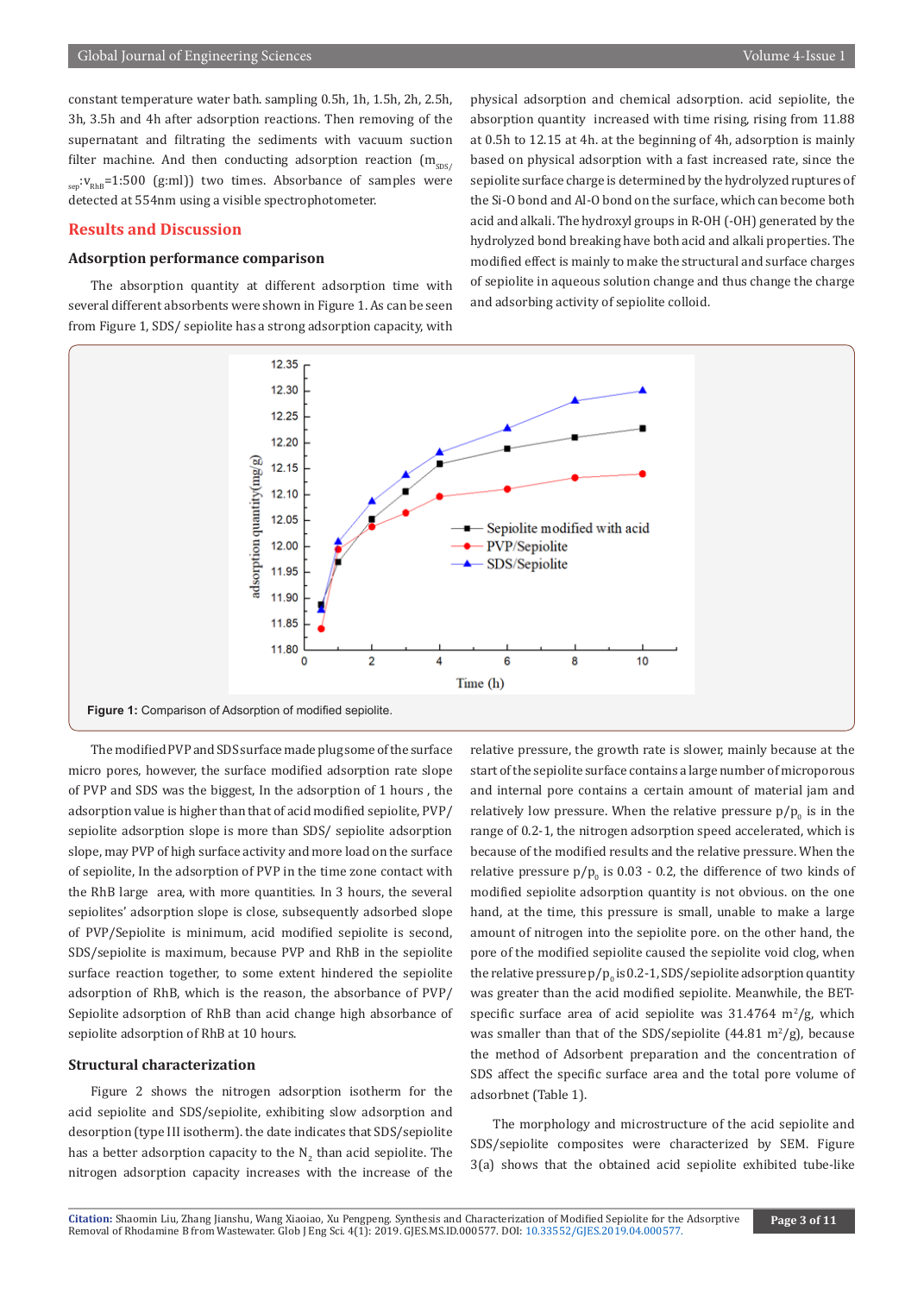#### Global Journal of Engineering Sciences Volume 4-Issue 1

structure with diameters of approximately 2um. Structure is relatively smooth and the other substances clogging the adsorption of pollutants contained in the tubular structure [17-19]. SDS loaded in the surface and inner of sepiolite which lead to the tight junctions and uneven shape in Figure 3(b). Entire surface of SDS / sepiolite was irregular and the total surface area becomes large. The change of original crystal structure into a tabular crystals can be seen in the Figure 3(b).Chemical structure, chemical bonding substance and functional groups of acid sepiolite and SDS/sepiolite were characterized by FT-IR. Peaks were found at 478-489, 624- 677, 1025-1089, 1384-1425, 2350-2411, 3430-3429 for both acid

sepiolite and SDS/sepiolite. Significant shift of absorption peaks to SDS/sepiolite were seen Figure 4. Some shifts of their position were confirmed due to the structural changes of sepiolite by heating [20]. Solo peaks were found at 2927 and 2839 for SDS/sepiolite. It indicated that SDS successfully supported on sepiolite. Acid sepiolite and SDS/sepiolite exhibit various bands at 624-677(bending vibration of Mg-OH), at 753-795 (bending vibration of Mg-Fe-OH) [21], which shows the basic structure of sepiolite has not changed because magnesium ions as a supporting role has not changed in sepliote [12]. SDS/sepiolite exhibits the band at 2839-2927 (asymmetric stretching vibrations of C-H groups) [21].



**Figure 2:** Analysis of SDS/sepiolite BET (a: comparison of adsorption isotherm of acid sepiolite and SDS/sepiolite to N2; b: the relation of particle of cumulative pore volume).



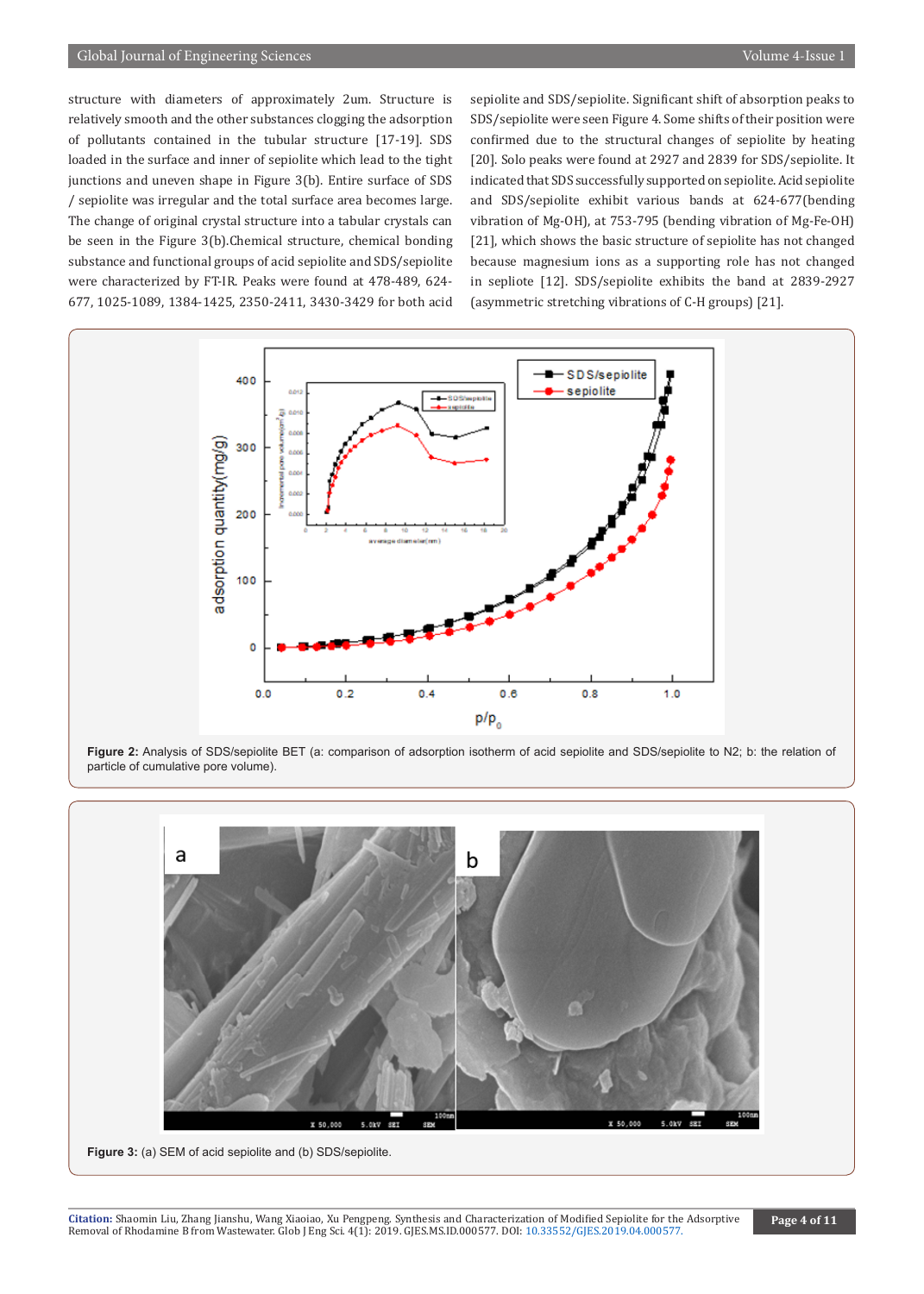

#### **Analysis of factors affecting**

The effects of the SDS/sepiolite dosage on the reaction rate and adsorption quantity are shown in Figure 5. The best date of adsorption quantity was 16.91mg/g when the SDS/sepiolite dosage was 0.02g. The adsorption quantity was only 7.44mg/g corresponding  $m_{SDS/sepiolite}$ =0.05g. The maximum adsorption quantity was 7.5mg/g on 0.05g adsorbent in theory, it is very close

to experimental data, thus it indicated a small number of adsorption quantity because of low RhB concentration. The reason of the low adsorption quantity of dosage (0.03g and 0.04g) is like this. The maximum adsorption quantity on 0.02g SDS/sepiolite was 18.75 in ideal model, which indicated there some mass RhB unabsorbed in solution. Thus, 0.02g of SDS/sepiolite was appropriate. Then the date of adsorption quantity to different RhB concentration verified the explanation in Figure 6.

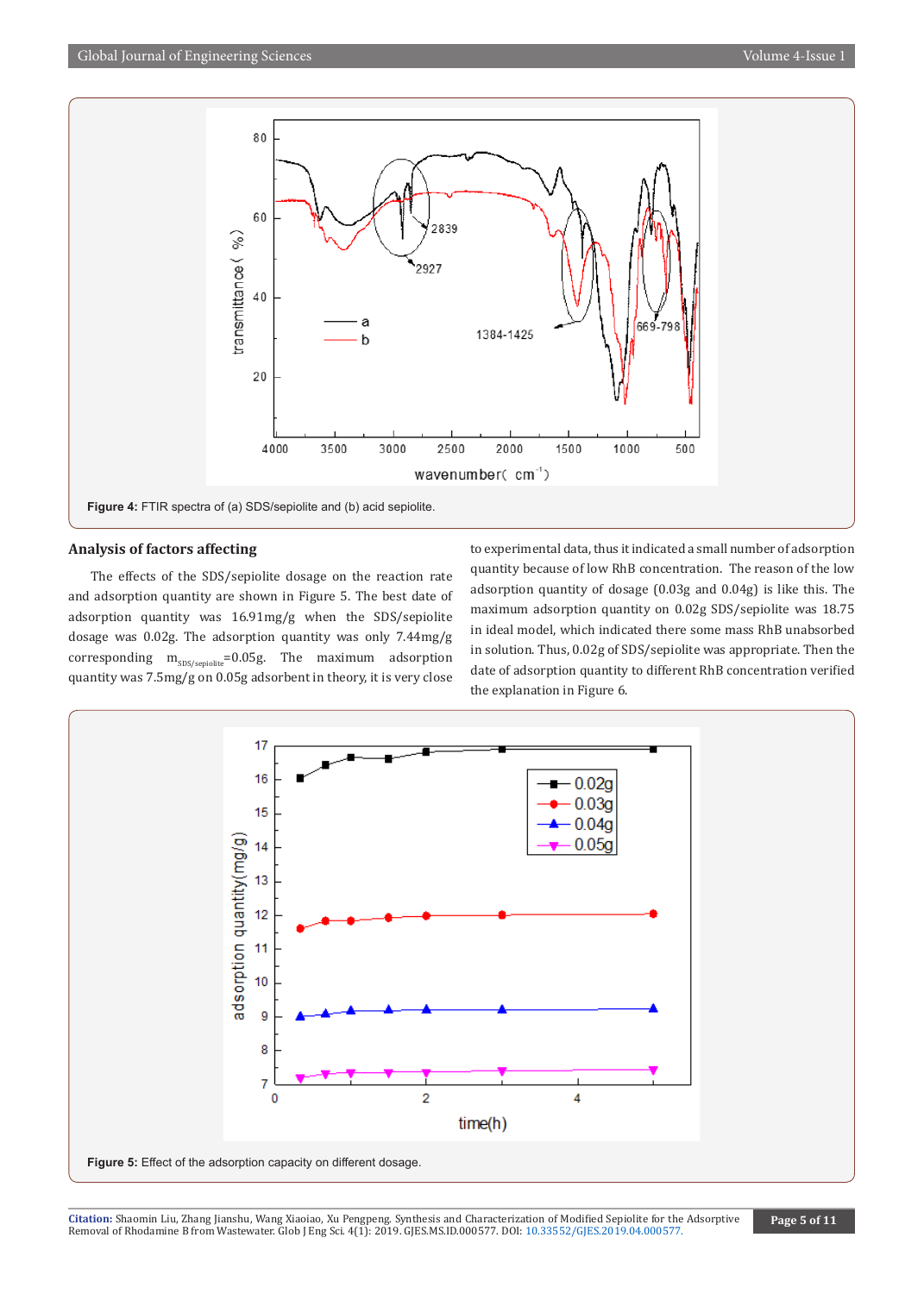

To compare the pH dependencies of the activities of SDS/ sepiolite, its relative activities were determined in the pH range 3-9 and the results were shown in Figure 7. The data showed that optimum pH is 3. Magnesium ions of octahedral layer was easily replaced by hydrogen ion in acid solution and the structure of sepiolite remains unchanged. Magnesium ions are eluted, and Si-O-Mg-O-Si formed two Si-OH which become active centers of adsorption. Besides, internal channels are through, microporous empty and microporous extended due to eluted magnesium ions in sepiolite [4,12,13,16]. In light of this theory, the maximum

adsorption quantity was obtained in the solution pH=3 (Table's 2&3).

**Table 2:** Orthogonal design table.

|              | A                    | B                                  |                    |
|--------------|----------------------|------------------------------------|--------------------|
| <b>Level</b> | SDS/<br>Sepiolite(g) | <b>RhB</b> Concentration<br>(mg/L) | <b>Solution pH</b> |
|              | 0.02                 | 20                                 |                    |
|              | 0.03                 | 25                                 |                    |
|              | 0.04                 | 35                                 |                    |

|  |  |  |  | <b>Table 3:</b> Orthogonal experiment results of adsorbing capacity. |  |  |  |
|--|--|--|--|----------------------------------------------------------------------|--|--|--|
|--|--|--|--|----------------------------------------------------------------------|--|--|--|

| <b>Number</b>          | $\overline{A}$   | $\mathbf{B}$                   | $\mathbf C$        | <b>Adsorption Quantity</b> |
|------------------------|------------------|--------------------------------|--------------------|----------------------------|
|                        | SDS/Sepiolite(g) | <b>RhB</b> Concentration(mg/L) | <b>Solution pH</b> | (mg/g)                     |
| $\mathbf{1}$           | $\mathbf{1}$     | $\mathbf{1}$                   | 3                  | 14.18967379                |
| 2                      | $\mathbf{1}$     | 2                              | $\overline{2}$     | 21.44181221                |
| 3                      | $\mathbf{1}$     | 3                              | $\mathbf{1}$       | 24.91114541                |
| $\overline{4}$         | 2                | $\mathbf{1}$                   | $\overline{2}$     | 9.746524363                |
| 5                      | $\overline{2}$   | $\overline{2}$                 | $\mathbf{1}$       | 14.85101503                |
| 6                      | $\overline{2}$   | 3                              | 3                  | 16.74594116                |
| 7                      | 3                | $\mathbf{1}$                   | $\mathbf{1}$       | 7.435646577                |
| 8                      | 3                | $\overline{2}$                 | 3                  | 11.14919634                |
| 9                      | 3                | 3                              | 2                  | 12.86199281                |
| K1                     | 20.18087714      | 10.45728158                    | 15.73260234        |                            |
| K <sub>2</sub>         | 13.78116019      | 15.81400786                    | 14.68344313        |                            |
| K3                     | 10.48227858      | 18.17302646                    | 14.59920259        |                            |
| range                  | 9.698            | 7.716                          | 1.133              |                            |
| Pri and Sec Opt levels |                  | A1B3C1 $A>B>C$                 |                    |                            |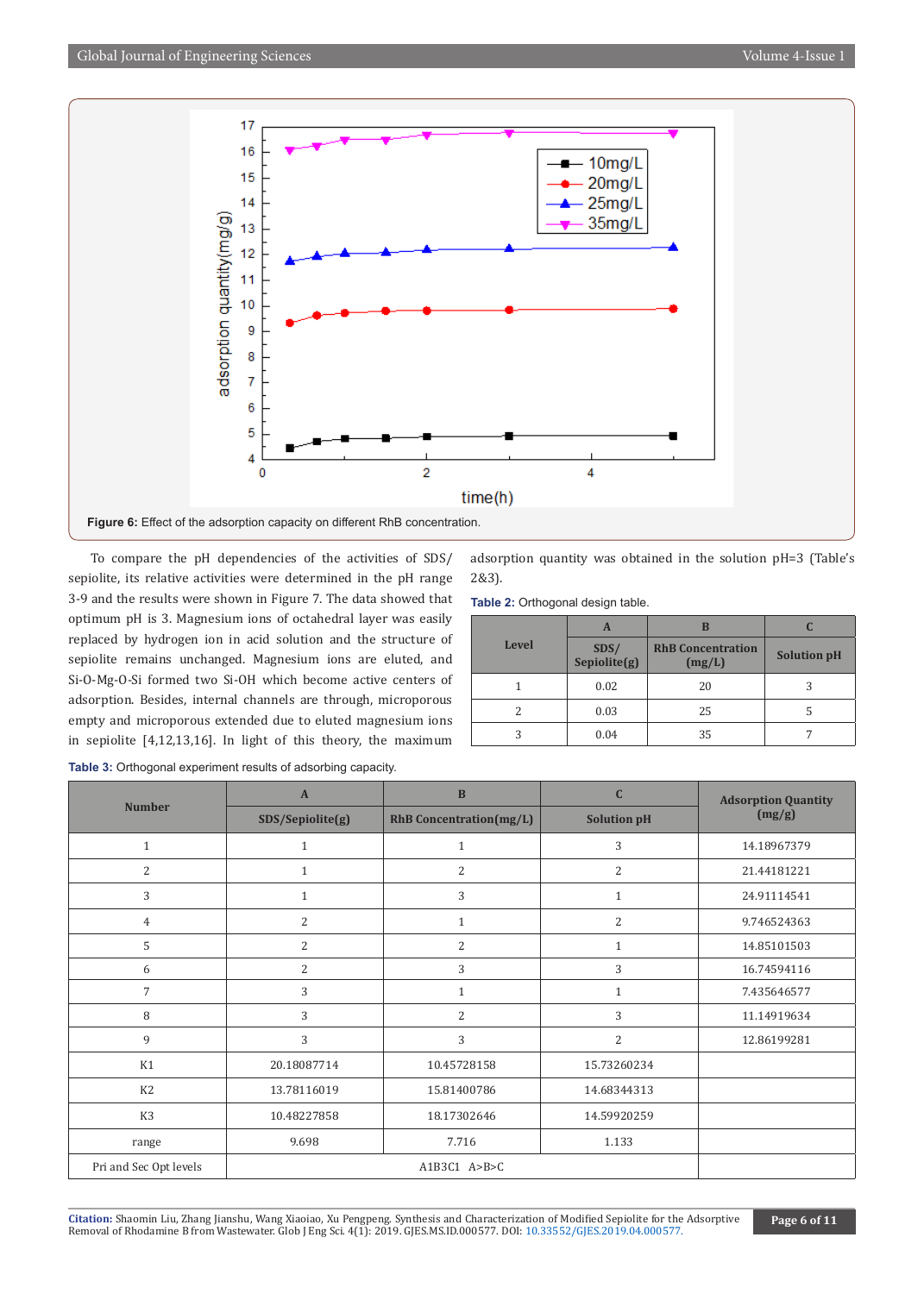

Moreover, The surface charge of SDS/sepiolite becomes dependent on the pH of the solution due to protonation and deprotonation. Figure 8 is Zeta potential distribution of SDS/ sepiolite at varied pH. From Figure 8, we can know that the pH at zero-point charge of SDS/sepiolite is around 5, indicating that the surface charge is positive when pH < 5 and negative at pH > 5. The results indicate that SDS/sepiolite has a better adsorption effect on RhB under acidic conditions.



#### **Adsorption kinetics**

The kinetics of RhB adsorption under the optimum condition is presented in Figure 9. The  $R_2$  of pseudo-first, pseudo-second order and Morries-Wede equations were 0.705, 0.999 and 0.707, respectively. Equilibrium adsorption capacity obtained from the pseudo-second order was closed to the experimental data. In summary, adsorption process can be good fitted pseudo-second

order. The assuming rate-limiting step was chemical adsorption in pseudo-second adsorption kinetics. With diffusion within the adsorbent and adsorption in the pores, the concentration of adsorbate become lower and lower. The tangent of line fitted Morries-Wede equation didn't pass the x-axis and y-axis intersection which indicated there are little inner adsorption in the adsorption process [22,23].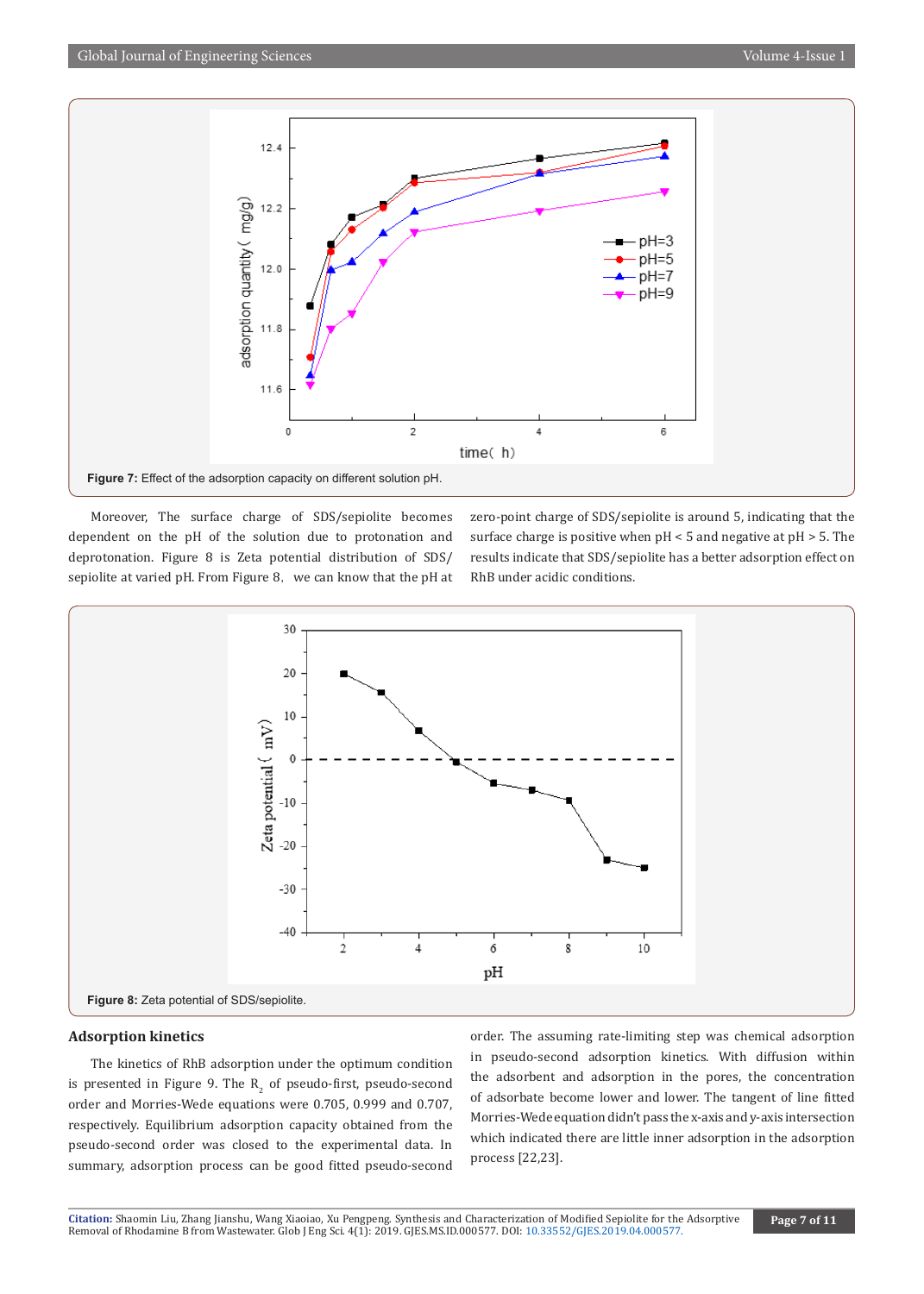

**Figure 9:** Adsorption kinetics of SDS/sepiolite (a: the relation of adsorption and time, b: pseudo first-order kinetics fitting, c: pseudo first-order kinetics fitting, d: Morries-Wede fitting).

#### **Isotherm of adsorption**

Adsorption isotherm and its fitting results is presented in Figures 10,11,12 and Table's 4 & 5. The correlation coefficients fitted  $(R_1^2<0.99 and  $q_m$  equaled the saturation adsorption$ quantity of experiments both indicated adsorption of RhB with SDS/sepiolite can be well fitted by the Langmuir equation in the experiment examined the range of temperature and concentration. Single saturation adsorption amount and the equilibrium constant

b were positively correlated to temperature obtained from Figure 10. It revealed the adsorption process is an endothermic process. Adsorption of RhB with SDS/sepiolite is preferentially adsorbed due to b>0. 1/n<1 also showed the adsorption process is chemical adsorption in Table 6. The correlation coefficients  $R_1^2$  was positively correlated to n(when the  $n<1$ ,  $R_1^2$  nearly equal to 1) which also indicated adsorption is a monolayer adsorption [24-27].

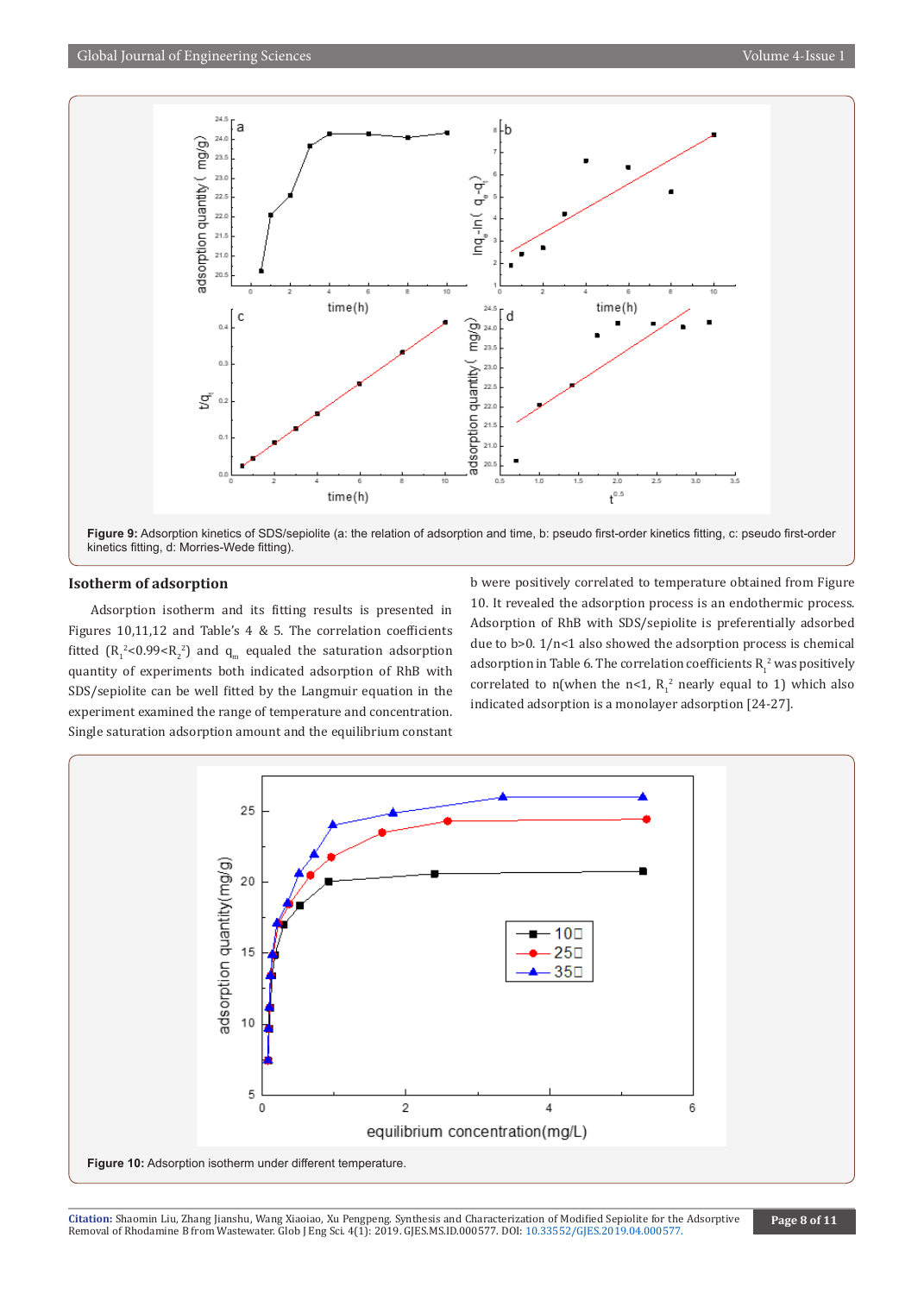

**Figure 11:** Freundlich linear fitting adsorption isotherm.



#### **Table 4:** Adsorption kinetics parameters.

|                     | <b>Pseudo-First Order</b> |                | <b>Pseudo-Second Order</b> |                      |                | <b>Morries-Wede</b> |        |                |
|---------------------|---------------------------|----------------|----------------------------|----------------------|----------------|---------------------|--------|----------------|
| <b>Fitting Type</b> | K <sup>1</sup>            | $\mathbb{R}^2$ | $K^2$                      | $\frac{1}{\sqrt{q}}$ | $\mathbf{D}^2$ | $\mathbf{kp}$       |        | $\mathbb{R}^2$ |
| Coefficients        | 0.5545                    | 0.705          | ل د ک                      | 0.041                | 0.999          | 1.315               | 20.674 | 0.707          |

**Table 5:** Freundlich linear fitting parameters.

| Temperature $({}^{\circ}C)$ | <b>Regression Equation</b> |       |        |        |
|-----------------------------|----------------------------|-------|--------|--------|
| 10                          | $v=0.071x+2.938$           | 0.753 | 18.878 | 14.085 |
| 25                          | y=0.141x+3.042             | 0.911 | 20.947 | 7.092  |
|                             | y=0.178x+3.112             | 0.93  | 22.466 | 5.618  |

**Table 6:** Langmuir linear fitting parameters.

| <b>Temperature</b> $(^{\circ}C)$ | <b>Regression Equation</b> | <b>R22</b> | qm(mg/L) | b(L/mg) |
|----------------------------------|----------------------------|------------|----------|---------|
| $10\,$                           | y=0.0476x+0.00295          | 0.996      | 21.008   | 16.136  |
| 25                               | $v=0.0399x+0.0047$         | 0.997      | 25.062   | 8.49    |
| 35                               | y=0.037x+0.0052            | 0.995      | 27.027   | 7.115   |

**Citation:** Shaomin Liu, Zhang Jianshu, Wang Xiaoiao, Xu Pengpeng. Synthesis and Characteriza[tion of Modified Sepiolite for the](http://dx.doi.org/10.33552/GJES.2019.04.000577) Adsorptive Removal of Rhodamine B from Wastewater. Glob J Eng Sci. 4(1): 2019. GJES.MS.ID.000577. DOI: 10.33552/GJES.2019.04.000577.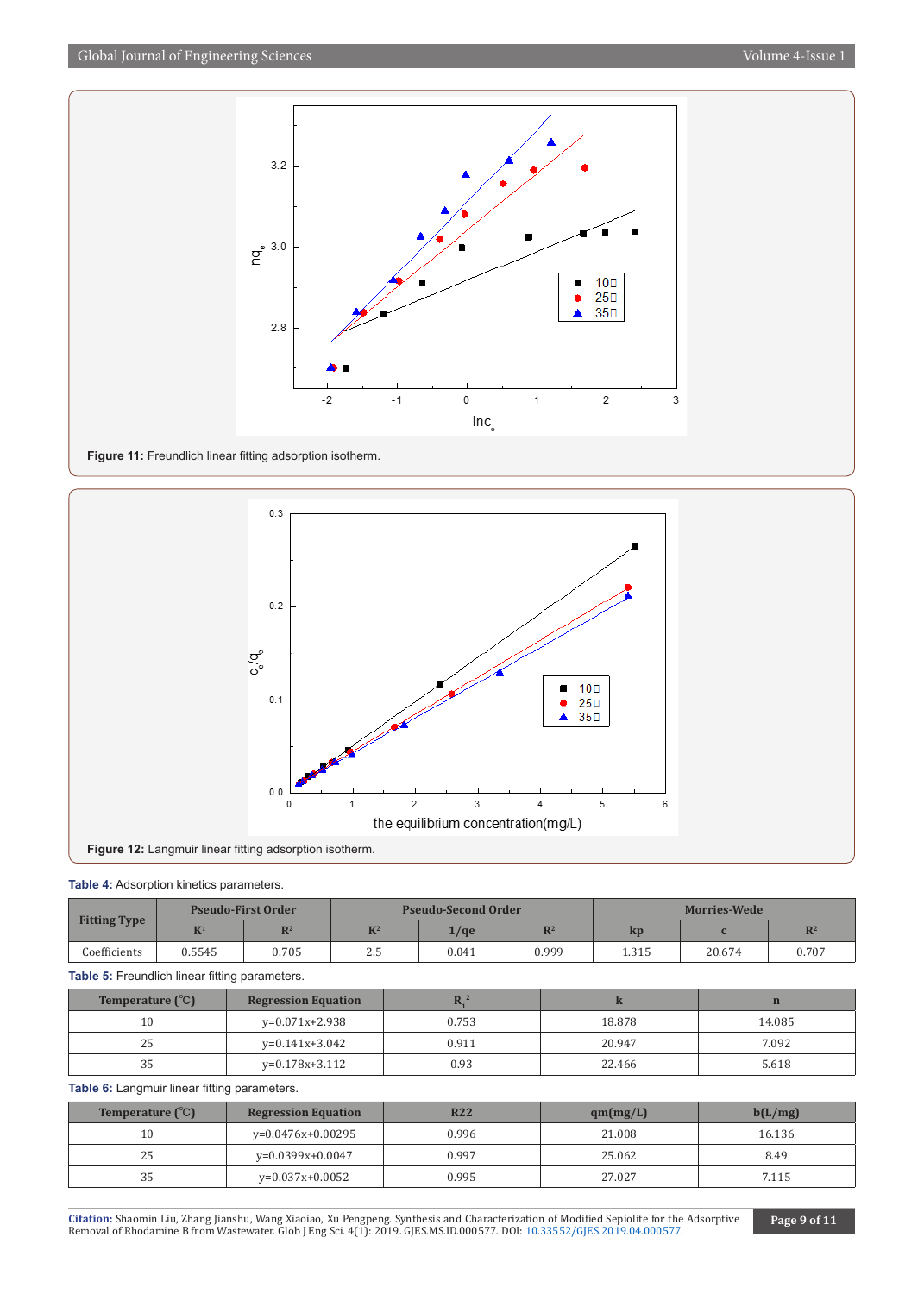#### **Re-adsorption analysis**

In the study of this experiment, the first adsorption quantity was much greater than the second adsorption and the third adsorption quantity (Figure 13). Each adsorption amount is not large, however, the sum of each saturation adsorption amount (30.39mg/L) was larger than the maximum adsorption quantity (24.91mg/L) under optimal conditions. Desorption generation was appeared in the process of adsorption and some mass RhB adsorbed desorbed in the filtration and drying experiments. It indicated SDS/sepiolite as a reusable sorbent was used in environmental protection.



#### **Conclusion**

A novel adsorbent SDS/sepiolite composite was successfully prepared. Adsorption properties of SDS/sepiolite indicate that it has a good adsorption capacity in the comparation of adsorbing RhB and Analysis of the specific surface area, morphology, microstructure, chemical structure, chemical bonding substance and functional groups. Maximum adsorption quantity was 24.91·mg/L under the optimum conditions  $(m_{SDS/sen} = 0.02g,$  $c_{\text{max}}$ =35mg/L, pH=3.) verified by orthogonal experiment. Adsorbing kinetics and adsorption isotherm revealed main adsorption reaction was chemical adsorption and Single adsorbing. Adsorption quantity increases with increasing temperature. Re-adsorption analysis indicated SDS/sepiolite as a reusable sorbent was used in removal of RhB. All results indicated anionic surfactants SDS modified sepiolite primarily to enhance the chemistry adsorption properties of surface. In summary, SDS/sepiolite can as an efficient and low-cost adsorbent used in environmental field.

#### **Acknowledgement**

None.

#### **Conflict of Interest**

No conflict of interest.

#### **References**

1. [Chen XF, Dai JF, Shi GF, Li L, Wang GY, et al. \(2016\) Sonocatalytic](https://www.ncbi.nlm.nih.gov/pubmed/26584995) [degradation of Rhodamine B catalyzed by beta-Bi2O3 particles under](https://www.ncbi.nlm.nih.gov/pubmed/26584995) [ultrasonic irradiation. Ultrason. Sonochem 29: 172-177.](https://www.ncbi.nlm.nih.gov/pubmed/26584995)

- 2. [Gao YW, Wang Y, Zhang H \(2015\) Removal of Rhodamine B with Fe](https://www.sciencedirect.com/science/article/abs/pii/S0926337314007061)[supported bentonite as heterogeneous photo-Fenton catalyst under](https://www.sciencedirect.com/science/article/abs/pii/S0926337314007061)  [visible irradiation. Applied Catalysis B-Environmental 178: 29-36.](https://www.sciencedirect.com/science/article/abs/pii/S0926337314007061)
- 3. [Shen J, Wu Yn, Zhang B, Li F \(2015\) Adsorption of Rhodamine B dye](https://www.springerprofessional.de/en/adsorption-of-rhodamine-b-dye-by-biomimetic-mesoporous-sio2-nano/5325326)  [by biomimetic mesoporous SiO2 nanosheets. Clean Technologies and](https://www.springerprofessional.de/en/adsorption-of-rhodamine-b-dye-by-biomimetic-mesoporous-sio2-nano/5325326)  [Environmental Policy 17: 2289-2298.](https://www.springerprofessional.de/en/adsorption-of-rhodamine-b-dye-by-biomimetic-mesoporous-sio2-nano/5325326)
- 4. Marjanovic V, Lazarevic S, Jankovic-Castvan I, Jokic B, Janackovic D, et al. (2013) Adsorption of chromium (VI) from aqueous solutions onto amine-functionalized natural and acid-activated sepiolites. Applied Clay Science 80-81: 202-210.
- 5. [Sevim AM, Hojiyev R, Gul A, Celik MS \(2011\) An investigation of the](https://www.sciencedirect.com/science/article/abs/pii/S0143720810001038)  [kinetics and thermodynamics of the adsorption of a cationic cobalt](https://www.sciencedirect.com/science/article/abs/pii/S0143720810001038)  [porphyrazine onto sepiolite. Dyes and Pigments 88\(1\): 25-38.](https://www.sciencedirect.com/science/article/abs/pii/S0143720810001038)
- 6. Tekin N, Kaya AU, Esmer K, Kara A (2012) Adsorption and dielectric properties of poly(1-vinylimidazole) on sepiolite. Applied Clay Science 57: 32-38.
- 7. [Eren E, Gumus H \(2011\) Characterization of the structural properties and](https://www.sciencedirect.com/science/article/abs/pii/S0011916411000154)  [Pb \(II\) adsorption behavior of iron oxide coated sepiolite. Desalination](https://www.sciencedirect.com/science/article/abs/pii/S0011916411000154)  [273\(2-3\): 276-284.](https://www.sciencedirect.com/science/article/abs/pii/S0011916411000154)
- 8. [Corma A \(2004\) Alkali-exchanged sepiolites containing palladium as](https://www.sciencedirect.com/science/article/abs/pii/S0926860X03006355)  [bifunctional \(basic sites and noble metal\) catalysts for the Heck and](https://www.sciencedirect.com/science/article/abs/pii/S0926860X03006355)  [Suzuki reactions. Applied Catalysis A: General 257\(1\): 77-83.](https://www.sciencedirect.com/science/article/abs/pii/S0926860X03006355)
- 9. Vico LI (2003) Acid–base behaviour and Cu2+ and Zn2+ complexation properties of the sepiolite/water interface. Chemical Geology 198: 213- 222.
- 10. [Brindley GW \(1959\) X-ray and electron diffraction data for sepiolite.](https://pubs.geoscienceworld.org/msa/ammin/article-abstract/44/5-6/495/541486/x-ray-and-electron-diffraction-data-for-sepiolite?redirectedFrom=fulltext)  [American Mineralogist 44: 495-500.](https://pubs.geoscienceworld.org/msa/ammin/article-abstract/44/5-6/495/541486/x-ray-and-electron-diffraction-data-for-sepiolite?redirectedFrom=fulltext)
- 11. Letaief S, Grant S, Detellier C (2011) Phenol acetylation under mild conditions catalyzed by gold nanoparticles supported on functional preacidified sepiolite. Applied Clay Science 53: 236-243.
- 12. [Miura A, Nakazawa K, Takei T, Kumada N, Kinomura N, et al. \(2012\) Acid-](https://www.infona.pl/resource/bwmeta1.element.elsevier-4fa1b637-ea5f-3113-9be7-e12bb5791783) [, base-, and heat-induced degradation behavior of Chinese sepiolite.](https://www.infona.pl/resource/bwmeta1.element.elsevier-4fa1b637-ea5f-3113-9be7-e12bb5791783)  [Ceramics International 38\(6\): 4677-4684.](https://www.infona.pl/resource/bwmeta1.element.elsevier-4fa1b637-ea5f-3113-9be7-e12bb5791783)